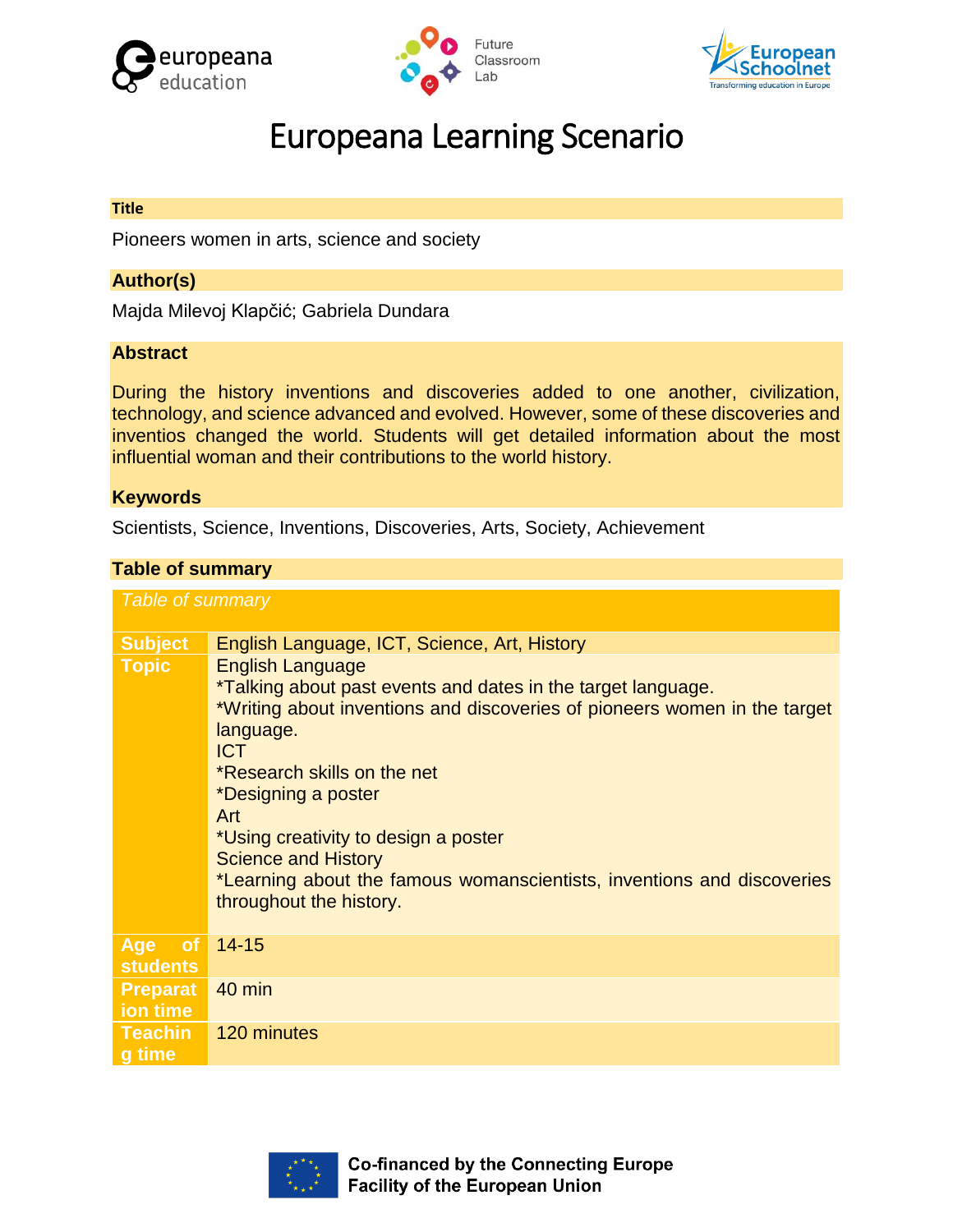





| <b>Online</b><br>teaching<br>material | https://answergarden.ch/<br>https://www.menti.com/<br>https://www.canva.com/<br>https://padlet.com/<br>https://docs.google.com/forms<br>https://www.coolkidfacts.com/famous-scientists/<br>https://ec.europa.eu/digital-single-market/en/women-digital-0 |
|---------------------------------------|----------------------------------------------------------------------------------------------------------------------------------------------------------------------------------------------------------------------------------------------------------|
|                                       | https://kahoot.com/schools-u                                                                                                                                                                                                                             |
| <b>Offline</b><br>teaching            | Students' notebooks, paper, pen, worksheets.                                                                                                                                                                                                             |
| material                              |                                                                                                                                                                                                                                                          |
| <b>Europea</b><br>na                  | https://pro.europeana.eu/page/womens-season<br>https://digital-strategy.ec.europa.eu/en/news/discover-complete-exhibition-                                                                                                                               |
| <b>resourc</b>                        | outstanding-european-women-made-history-arts-and-sciences                                                                                                                                                                                                |
| es used                               | https://pro.europeana.eu/post/europeana-champions-female-innovators-                                                                                                                                                                                     |
|                                       | in-digital-and-culture-this-international-women-s-day-march-8                                                                                                                                                                                            |
|                                       | https://www.europeana.eu/en/galleries/art-by-female-artists                                                                                                                                                                                              |
|                                       | http://classic.europeana.eu/portal/en/record/08711/item_63249.html?q=pi                                                                                                                                                                                  |
|                                       | oneers+in+science#rp=2                                                                                                                                                                                                                                   |
|                                       |                                                                                                                                                                                                                                                          |

# **Licenses**

*Please indicate below which license you attribute your work with by picking one of the options below. The Teaching with Europeana blog publishes under Attribution CC BY. If you include images in the learning scenario, please make sure to add the source and licenses under the pictures themselves.*

 **Attribution CC BY.** This license lets others distribute, remix, tweak, and build upon your work, even commercially, as long as they credit you for the original creation. This is the most accommodating of licenses offered. Recommended for maximum dissemination and use of licensed materials.

## **Integration into the curriculum**

This is an interdisciplinary scenario that according to the program of the Croatian secondary schools (high school) tries to achieve the objectives of following subjects: Arts, English language, Science, History, ICT.

## **Aim of the lesson**

Students will get information about women scientists and artists, their inventions, contributions or discoveries to the society and the awards or prizes they got. They also use their creativity to prepare posters about the women scientist and artist they choose.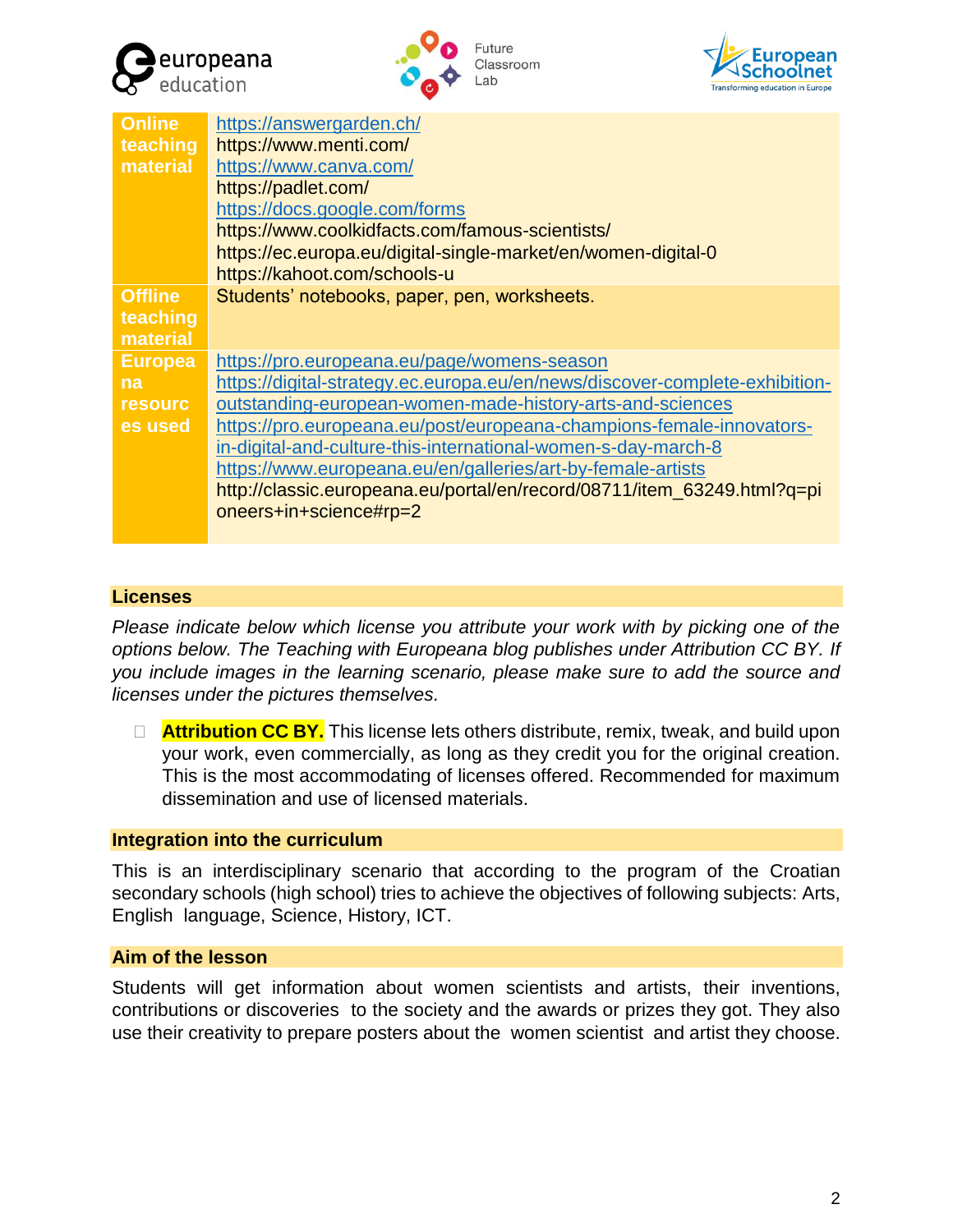





# **Outcome of the lesson**

Students should be able to talk about past events and learn new vocabularies in the target language.They also design a poster or using their ICT and art skills on the topic.

# **Trends**

Project-Based Learning: students get fact-based tasks, problems to solve and they work in groups. This kind of learning usually transcends traditional subjects.Peer Learning: Students learn from peers and give each other feedback.Visual Search & Learning: Images and multimedia are more powerful than verbal stimuli.

# **21st century skills**

Creativity: Designing and imagination skills.

Critical Thinking: Students will learn and discover information themselves.

Communication: Group works.

Information, Media & Technology Skills: These skills used in this lesson allow

students to learn to use their devices for searching information effectively

# **Activities**

*Describe here in detail all the activities during the lesson and the time they require. Remember, that your learning scenario needs to use Europeana resources. If you are using any external documents, please scroll to the end of the document and add them to the Annex. Add more rows to the table if needed.*

| <b>Name of</b><br>activity                                         |                                                                                                                                                                                                                                                                                                                                                                                                                                          |                      |
|--------------------------------------------------------------------|------------------------------------------------------------------------------------------------------------------------------------------------------------------------------------------------------------------------------------------------------------------------------------------------------------------------------------------------------------------------------------------------------------------------------------------|----------------------|
| <b>Presentation</b><br>of the topic<br>and<br><b>Brainstorming</b> | Teacher asks students "What comes into your mind<br>when you hear the word "women scientist and arts"? minutes<br>They will write their opinions on the answer garden.<br>Then, teacher shows some short videos to give some<br>details about the topic. Students create small groups<br>to investigate a specific scientist and his/her<br>contributions via Europeana resources and<br>https://www.coolkidfacts.com/famous-scientists/ | 30                   |
| <b>New</b><br>vocabulary<br>exercises                              | Word search activity about the unfamiliar vocabulary<br>of the topic and students find the meanings in their<br>native language (Croatian) with small groups. (3-4<br>students for each group)                                                                                                                                                                                                                                           | 10<br><b>Minutes</b> |
| <b>Creation and</b><br>collaboration                               | Each group creates a digital poster which includes: A<br>photo of the woman art or scientist. The general                                                                                                                                                                                                                                                                                                                                | 30<br>minutes        |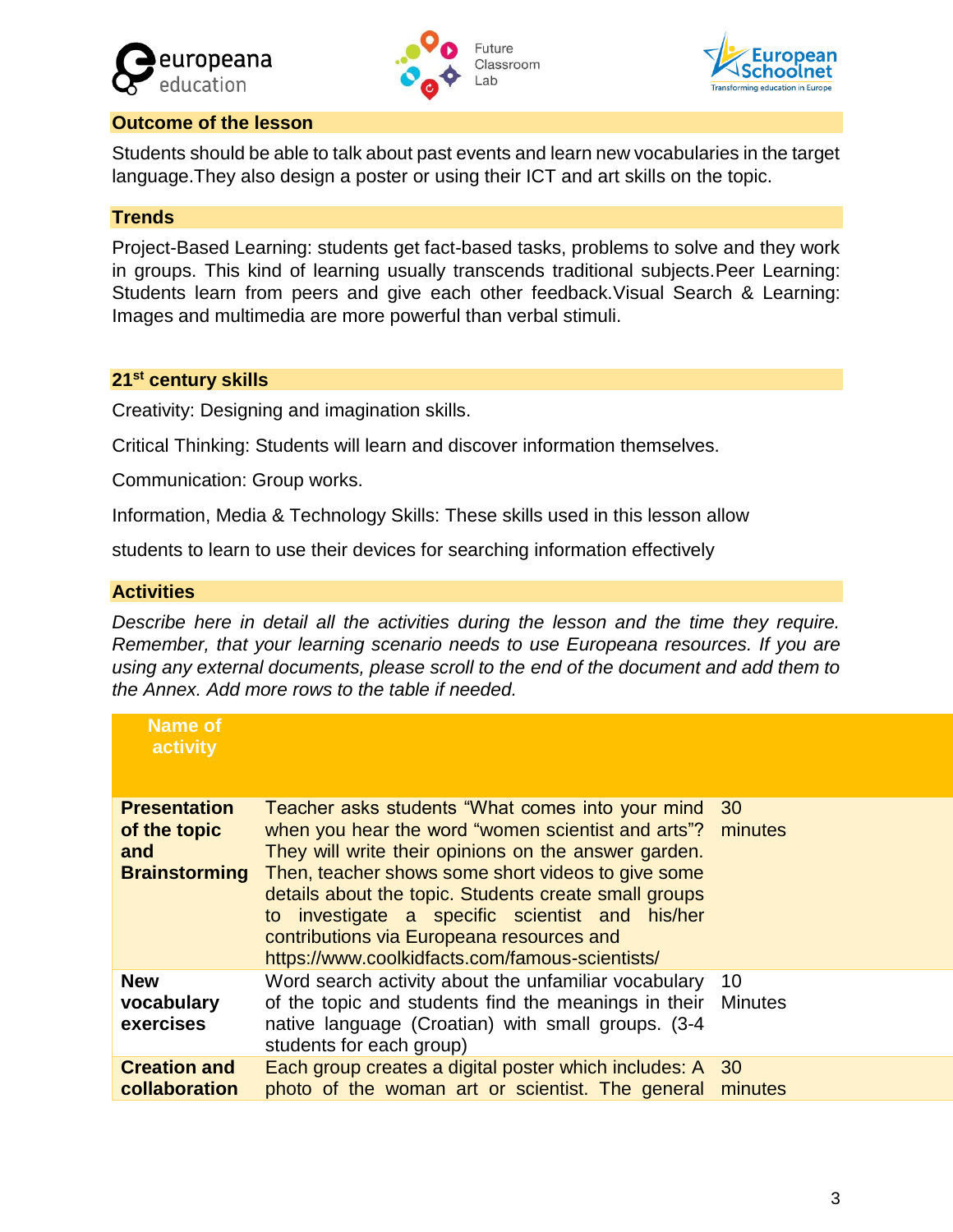





**Name of activity**

| information about a woman art or scientist (born,<br>death, country etc.)Interesting facts about her.<br>Famous quotes/Achievement/Award or Prize/<br>Education/The year of invention or discovery. |  |
|-----------------------------------------------------------------------------------------------------------------------------------------------------------------------------------------------------|--|
| The groups will present their posters to other 20<br>groups. The posters will also be uploaded to the minutes<br>Padlet and each group comment on others' works.                                    |  |
| With the help of the sheet on the annex students will 30<br>be able to evaluate each group presentation. The minutes<br>group that will have maximum score will be awarded<br>with badges.          |  |
|                                                                                                                                                                                                     |  |

## **Assessment**

A quiz that includes true&false activity, matching activity and gap filling with unfamiliar words. The duration of the quiz is 20 minutes.

\*\*\*\*\*\*\*\*\*\*\*\*\*\*\*\*\*\*\*\*\*\*\*\*\*\*\*\*\*\*\* **AFTER IMPLEMENTATION \*\*\*\*\*\*\*\*\*\*\*\*\*\*\*\*\*\*\*\*\*\*\*\*\*\*\*\*\*\*\*\***

## **Student feedback**

Using the digital tool Mentimeter students will give us their feedback about their work on the topic.

#### **Teacher's remarks**

This LS can also be implemented to online teaching

#### **About the Europeana DSI-4 project**

[Europeana](https://www.europeana.eu/portal/en) is Europe's digital platform for cultural heritage, providing free online access to over 53 million digitised items drawn from Europe's museums, archives, libraries and galleries. The Europeana DSI-4 project continues the work of the previous three Europeana Digital Service Infrastructures (DSIs). It is the fourth iteration with a proven record of accomplishment in creating access, interoperability, visibility and use of European cultural heritage in the five target markets outlined: European Citizens, Education, Research, Creative Industries and Cultural Heritage Institutions.

[European Schoolnet](http://www.eun.org/home) (EUN) is the network of 34 European Ministries of Education, based in Brussels. As a not-for-profit organisation, EUN aims to bring innovation in teaching and learning to its key stakeholders: Ministries of Education, schools, teachers, researchers,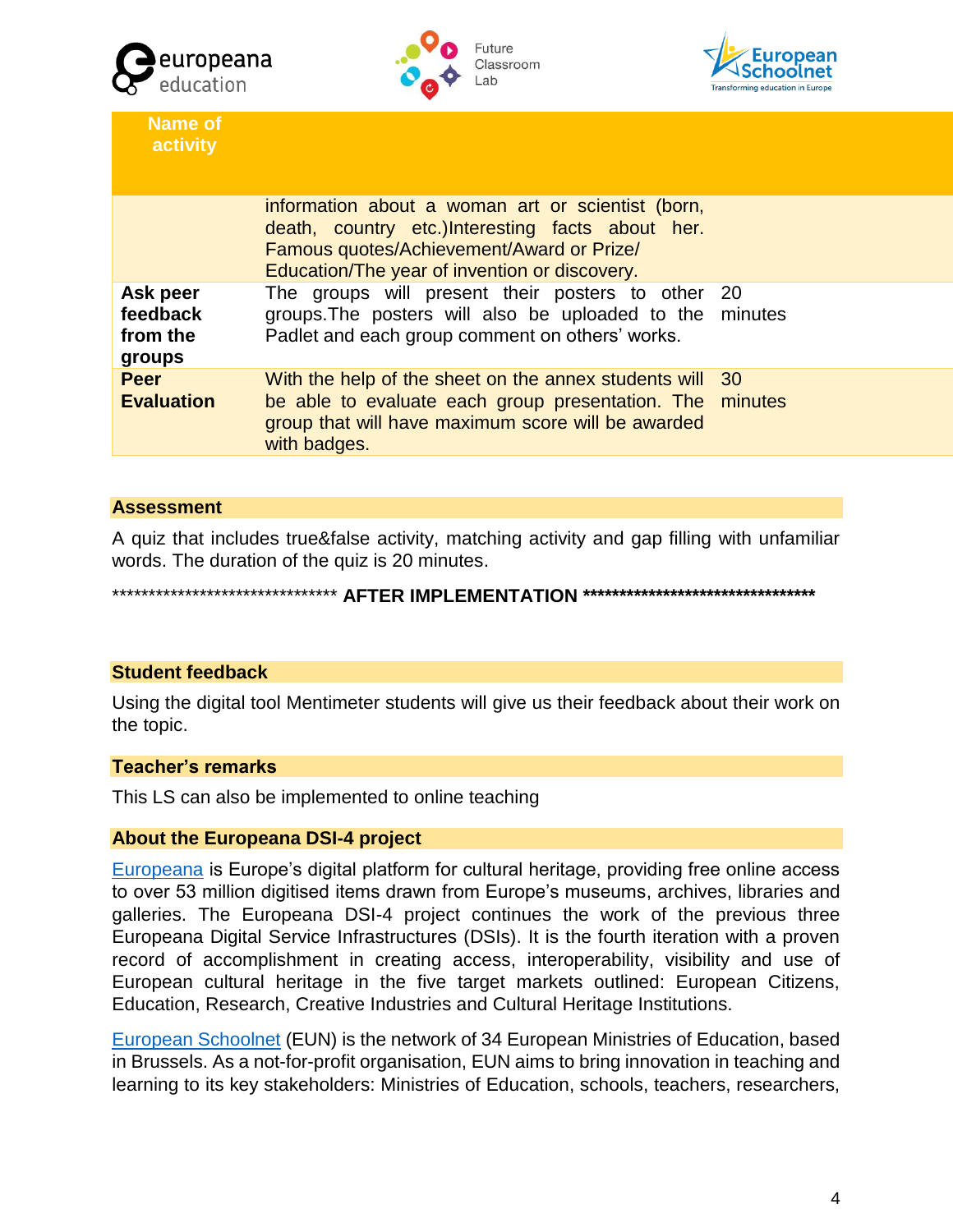





and industry partners. European Schoolnet's task in the Europeana DSI-4 project is to continue and expand the Europeana Education Community.